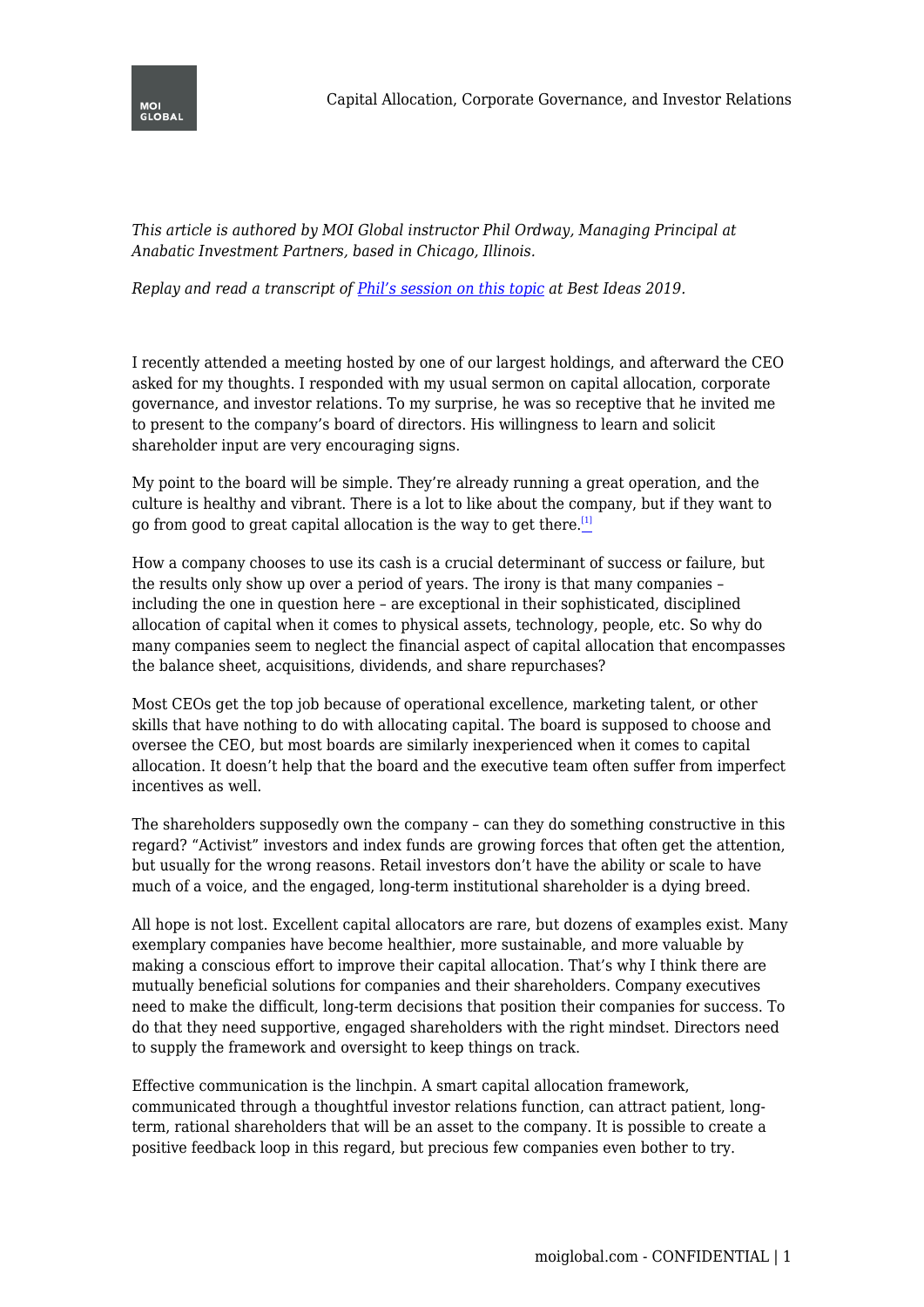

Effective companies have an investing mindset throughout the organization, especially at the top – the CEO and board must embrace their role as capital allocators if they're going to succeed. Over time, these allocators-in-chief adopt many of the same practices and habits:

- a focus cash flow and per-share metrics;
- a long-term view and a willingness to absorb short-term pain;
- autonomy and decentralized decision-making;
- hiring for attitude and fit, not skills;
- an emphasis on culture, not just strategy;
- an openness to being different and looking (temporarily) dumb;
- a dedicated cultivation of the "right" investors, not the highest share price;
- frugality and humility.

It is just as important to consider what effective companies avoid. The don't follow conventional practices like paying a dividend or repurchasing shares just to "return cash to shareholders" or "reward shareholders" or "enable more investors to own the stock." They don't spend a lot of effort courting the sell-side community or trying to increase the stock price. They don't neglect shareholder communication or the annual meeting. They don't ignore the problem and hope it will go away.

<span id="page-1-0"></span>Perhaps the best way to sum it up is to consider Matt Rose, the outgoing CEO of BNSF Railway Co., who recently had this to say while reflecting on his two decades at the helm.<sup>[\[2\]](#page-2-1)</sup>

Vantuono: *Since BNSF became part of Berkshire Hathaway, you haven't had to answer to Wall Street. Would you say that's been an advantage?*

Rose: *Yes. When we did the deal in 2009, I told our management team that it would probably take us 10 years to look back and say whether or not this was a good experiment. And by that I meant, could we outperform vs. being a standalone company? And I think the answer is yes. Why is that? Warren has given me, personally, tremendous flexibility to run the company. He's been very interested in our returns, and we have done a good job for him.*

*When we were publicly traded, I would go to sell-side conferences. It used to be me with investors and sell-side analysts. And then it changed. The meetings got larger. There'd be 20 hedge fund analysts; they all seemed to be under 30 years of age. Creating transparency about how you're doing versus another company, and the old spirit of how you're running your company versus somebody else, I think that's fine. But when a hedge fund says, "I really want to know how you're going to do next quarter" on a railroad that is making 30-, 40-, 50-year-long asset investments, it's really not consistent.*

*The day after [shareholders approved the acquisition] I called Warren, and I said, "Okay Warren, you now own a railroad. Congratulations. What do you want me to do? You want me to come to Omaha and bring a power point and show you what our next five-year plan's going to be?" And he said, "No. I want you to run this company like you own it, and you're going to be in charge of it for the next 100 years." And I don't think that's consistent with a*